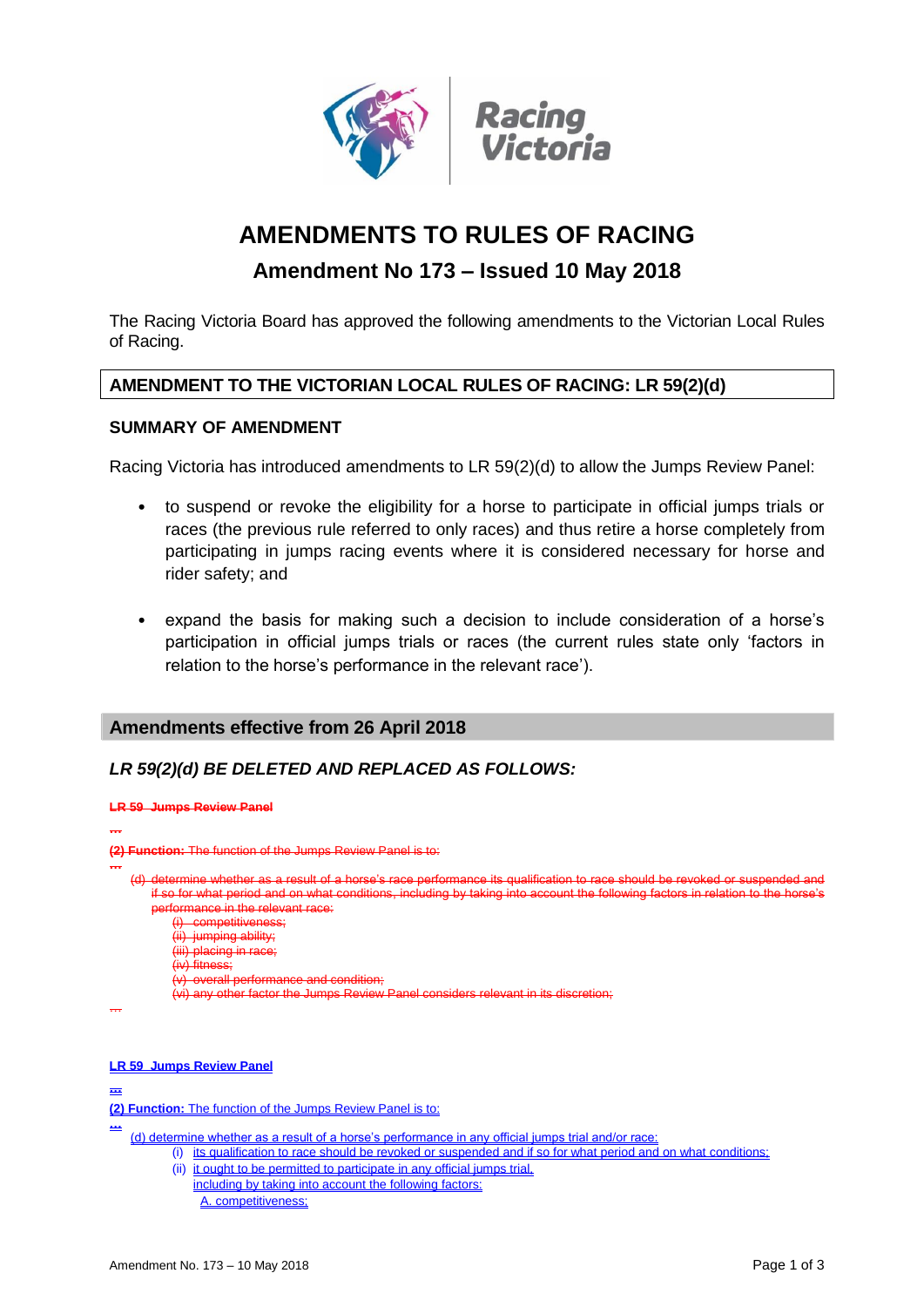…

## **AMENDMENT TO THE VICTORIAN LOCAL RULES OF RACING: LR 62(9)**

#### **SUMMARY OF AMENDMENT**

Racing Victoria has approved an amendment to the local rules regarding the retirement of horses in a jumps race or official jumps trial. The amendment provides that a horse that is not in contention and/or fatigued, must be retired by the rider. The previous rule referred to a horse that was not in contention and fatigued.

#### **Amendments effective from 26 April 2018**

#### *LR 62(9) BE AMENDED AS FOLLOWS:*

#### **LR 62 Conduct of jumping races**

**…**

#### (9) **Retirement of horses**:

- (a) The rider of a horse in a hurdle or steeplechase race or official trial must retire the horse from the race or official trial immediately where:
	- (i) the horse has fallen (whether at a jump or in running);
	- (ii) the horse is not in contention and/or fatigued;
	- (iii) the horse is distressed; or
	- (iv) in the circumstances, if the rider were to continue riding the horse, such conduct would cause an increased risk of a fall to the horse or rider, or other horses or riders.
		- For the purpose of subrule LR 62(9)(a)(iv), the following factors may, without limitation, be considered:
		- (A) whether the rider has lost an iron or irons;
		- (B) whether the saddle has slipped on the horse; and/or
		- (C) whether the horse has sustained an injury during the race or official trial.
- (b) If a rider of a horse fails to retire a horse in accordance with LR 62(9)(a):
	- (i) the rider may be penalised; and
	- (ii) the horse may be deemed to have failed to finish the race or official trial.
- [(9) adopted 5/2/09; deleted and replaced 2/7/09; amended 1/9/09]

**…**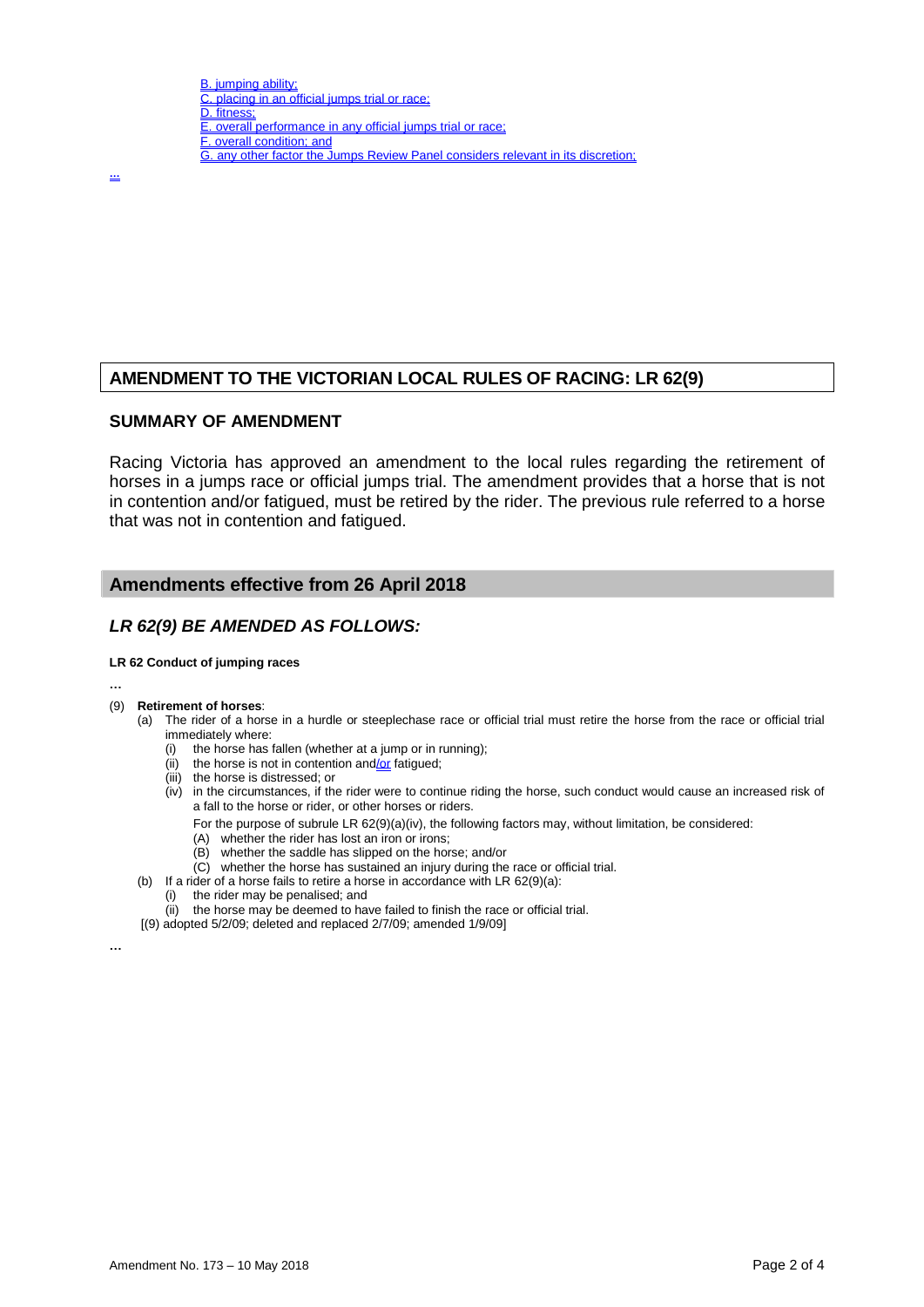#### **AMENDMENT TO THE VICTORIAN LOCAL RULES OF RACING: LR 60C(1)**

#### **SUMMARY OF AMENDMENT**

Racing Victoria has amended the criteria for a horse to be eligible to participate in a steeplechase race to allow for the following circumstances:

- Certain horses are competent over steeple fences and the longer distances however, are not nimble enough to keep-up over the smaller hurdles;
- The current local rule is stringent in that a rider must retire a horse that is out of contention, as such it can be difficult for a horse that is a completely competent fencer to struggle to gain the first part of the qualification (complete the course to the satisfaction of the Stewards in two hurdle races); and
- The Jumps Review Panel believe as an alternative option for trainers, if qualifying is reduced to one hurdle race and adding a second steeple trial, this is more than sufficient for the Panel to be satisfied that a horse is safely suitable to compete in a steeplechase race.

#### **Amendments effective from 26 April 2018**

## *LR 60C(1) BE DELETED AND REPLACED AS FOLLOWS:*

#### **LR 60C Qualification for steeplechases**

Subject to LR 60C(2), a horse is qualified to participate in a steeplechase race if it has:

- … to the satisfaction of the Jumps Review Panel and trialled in Victoria to the satisfaction of the Jumps Review Panel on metres and over a minimum of 10 Approved Steeplechase Obstacles; or
- ompleted a steeplechase race in South Australia to the satisfaction of the Jumps Review Panel in the same year; or
- .<br>completed a steeplechase race in New Zealand to the satisfaction of the Jumps Review Panel in the same calendar year of the jumps racing season and also schooled over a minimum of three Approved Steeplechase Obstacles to the satisfaction of the Jumps Review Panel; and
- Idition to the above:
- (f) for qualification to participate in a steeplechase race at Warrnambool, a horse must have, prior to the race, schooled around the steeplechase course at that racetrack.
- deleted 4/2/11]

…

#### **LR 60C Qualification for steeplechases**

(1) Subject to LR 60C(2), a horse is qualified to participate in a steeplechase race if it has:

…

- (c) completed the course to the satisfaction of the Jumps Review Panel in two hurdle races at a registered race meeting and trialled in Victoria to the satisfaction of the Jumps Review Panel on one occasion over a minimum distance of 2800 metres and over a minimum of 10 Approved Steeplechase Obstacles; or
- (d) completed the course to the satisfaction of the Jumps Review Panel in one hurdle race at a registered race meeting and trialled in Victoria to the satisfaction of the Jumps Review Panel on two occasions over a minimum distance of 2800 metres and over a minimum of 10 Approved Steeplechase Obstacles; or
- (e) completed a steeplechase race in South Australia to the satisfaction of the Jumps Review Panel in the same calendar year; or
- (f) completed a steeplechase race in New Zealand to the satisfaction of the Jumps Review Panel in the same calendar year of the jumps racing season and also schooled over a minimum of three Approved Steeplechase Obstacles to the satisfaction of the Jumps Review Panel; and

in addition to the above

(g) for qualification to participate in a steeplechase race at Warrnambool, a horse must have, prior to the race, schooled around the steeplechase course at that racetrack.

…